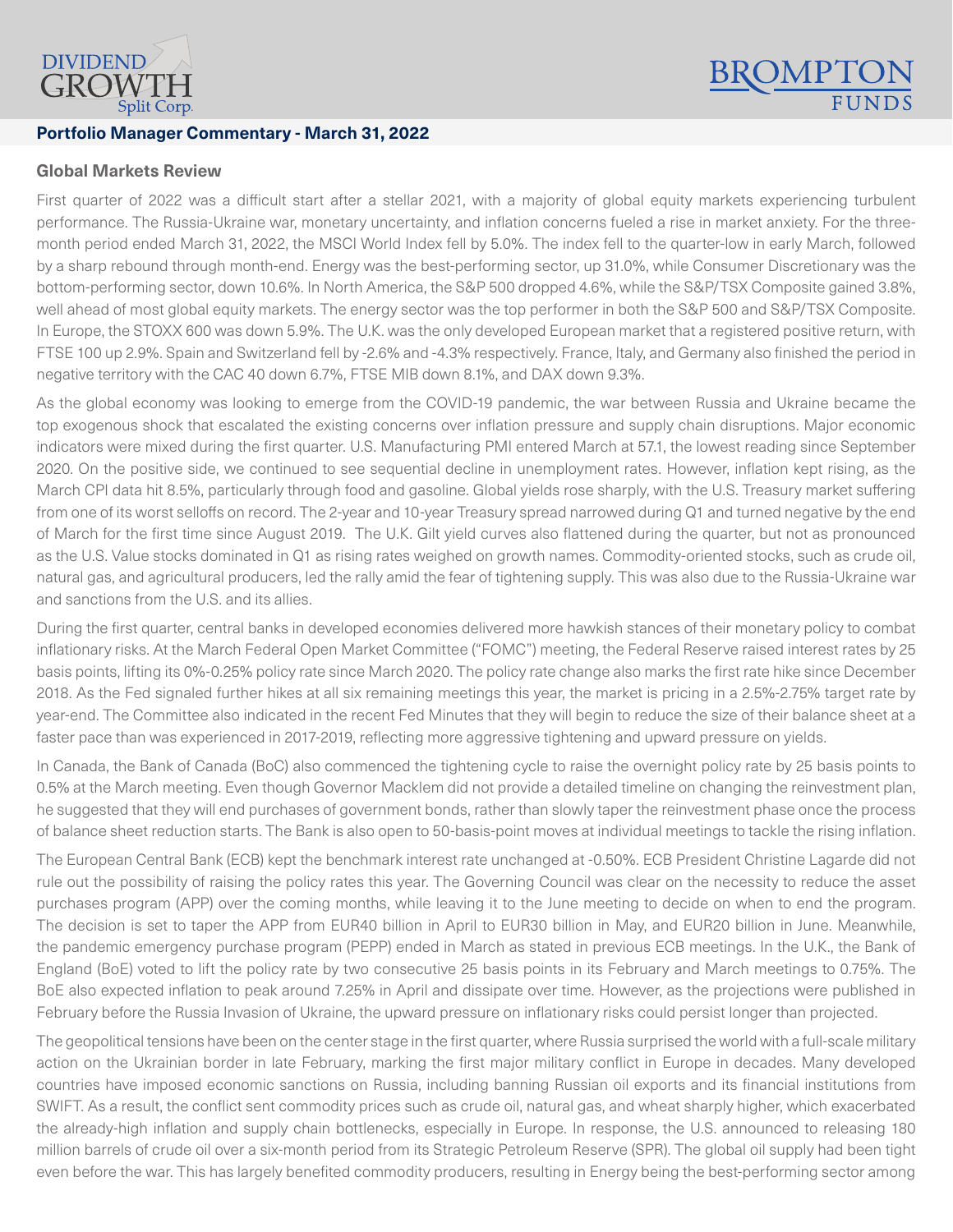most global equity indices. As market sentiment rose in response to the war, concerns over a global economic slowdown have been intensifying.

Looking forward to the rest of 2022, the global economy and broad equity markets will continue to be driven by high inflation readings, normalized monetary policies, and the unknown war duration. In addition, the impact of COVID-19 cannot be ignored yet, as many countries have seen rising cases after loosening pandemic measures. China in particular has extended strict lockdowns on major cities to contain the outbreak. In this vein, it would be inevitable to see market turbulence persist in the near-term, which raises the importance of active portfolio strategies. The barbell approach (owning both cyclicals and defensive) remains our preferred strategy, while favoring dividend-paying quality companies, which generally demonstrate solid balance sheets, stable earnings growth, and reasonable valuations. In our stock selection process, we also carefully examine the candidate's Russian exposure and pricing power to deal with the uncertainties arising from geopolitical conflict and rising inflation.

## **Portfolio Review:**

Units (1 Class A share plus 1 Preferred share) of Dividend Growth Split Corp. (the "Fund") were up 5.7% during the first quarter of 2022. This compares to the S&P/TSX Composite High Dividend Index, which was up 11.6% over the same period.

Strong stock selections in Energy and Communication Services contributed positively to Fund's performance. Tourmaline Oil, Canadian Natural Resources and ARC Resources all posted stellar returns in excess of 45% during the first quarter. We continue to have conviction in the energy space on the back of high oil prices. Free cash flow generation remains strong, and producers continue to exercise capital discipline. Communication Services was the third best performing sector in the S&P/TSX Composite, behind Energy and Materials during the quarter. Fiber expansion and migration to unlimited plans amid the rollout of 5G should support revenue growth for telecommunication companies for the rest of the year.

The portfolio's overweight positions in Industrials and Consumer Discretionary detracted from the Fund's gains in the aforementioned sectors. Both sectors have seen funds flow out of the sector during the month due to concerns over the impact of inflation on margins. We own industry leaders in both sectors including Canadian Pacific Railway, Waste Connections and Dollarama who either have stronger pricing power or are better able to manage their product mix to mitigate the impact of inflation compared to their smaller peers.

During Q1, we have generally increased the Fund's defensive qualities by trimming exposure in Industrials and increasing allocations to Utilities and Communications Services. We believe such changes are prudent given the increasingly uncertain macro backdrop with the Russian-Ukraine war, quantitative tightening and record high inflation. On the other hand, we still believe certain sectors are positioned to benefit from high inflation and tight supply chains, prompting us to increase weights in Energy and Materials. We think commodity prices could remain elevated for some time given the supply-demand imbalance in grain, energy, and basic materials.

Laura Lau, SVP & CIO Michael D. Clare, VP & PM